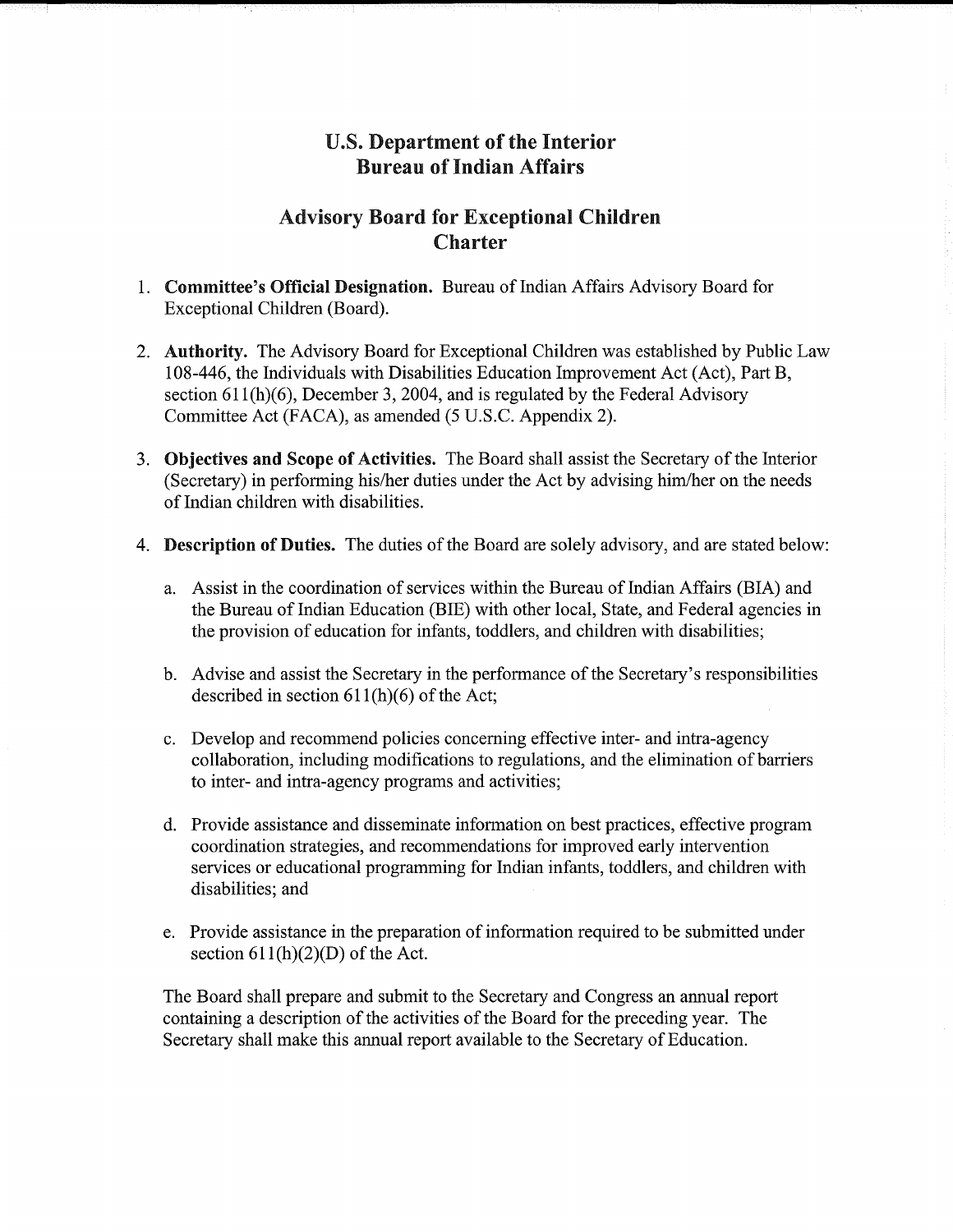- 5. Agency or Official to Whom the Board Reports. The Board reports to the Assistant Secretary-Indian Affairs through the Designated Federal Officer (DFO).
- 6. Support. Administrative support for the Board will be provided by the BIE, Division of Performance and Accountability, Special Education.
- 7. Estimated Annual Operating Costs and Staff Years. The annual operating costs associated with supporting the Board's functions are estimated to be \$150,000, including all direct and indirect expenses and .05 staff years.
- 8. **Designated Federal Officer.** The DFO is an Education Specialist, BIE, Division of Performance and Accountability, who is a full-time Federal employee appointed in accordance with Agency procedures. The DFO will approve or call all Board and subcommittee meetings, prepare and approve all meeting agendas, attend all Board and subcommittee meetings, adjourn any meeting when the DFO determines adjournment to be in the public interest, and chair meetings when directed to do so by the Assistant Secretary- Indian Affairs.
- 9. **Estimated Number and Frequency of Meetings.** The Board will meet approximately two times per year, and at such times as designated by the DFO.
- 10. **Duration.** Continuing.
- 11. **Termination.** The Board is subject to biennial review and will be inactive 2 years from the date the charter is filed, unless prior to that date, it is renewed in accordance with section 14 of the FACA. The Board will not meet or take any action without a valid current charter.

#### 12. **Membership and Designation.**

a. The Board shall be composed of members involved in or concerned with the education and provision of services to Indian infants, toddlers, children, and youth with disabilities. The Board composition will reflect a broad range of viewpoints and will include members from among the following interest groups:

#### *Non-Federal Members:*

- Indian persons with disabilities
- Indian parents or guardians of children with disabilities
- Teachers of children with disabilities
- Service providers to children with disabilities
- State education officials
- Local education officials
- Tribes or Tribal organizations
- State Interagency Coordinating Councils under section 641 of the Act in States having Indian reservations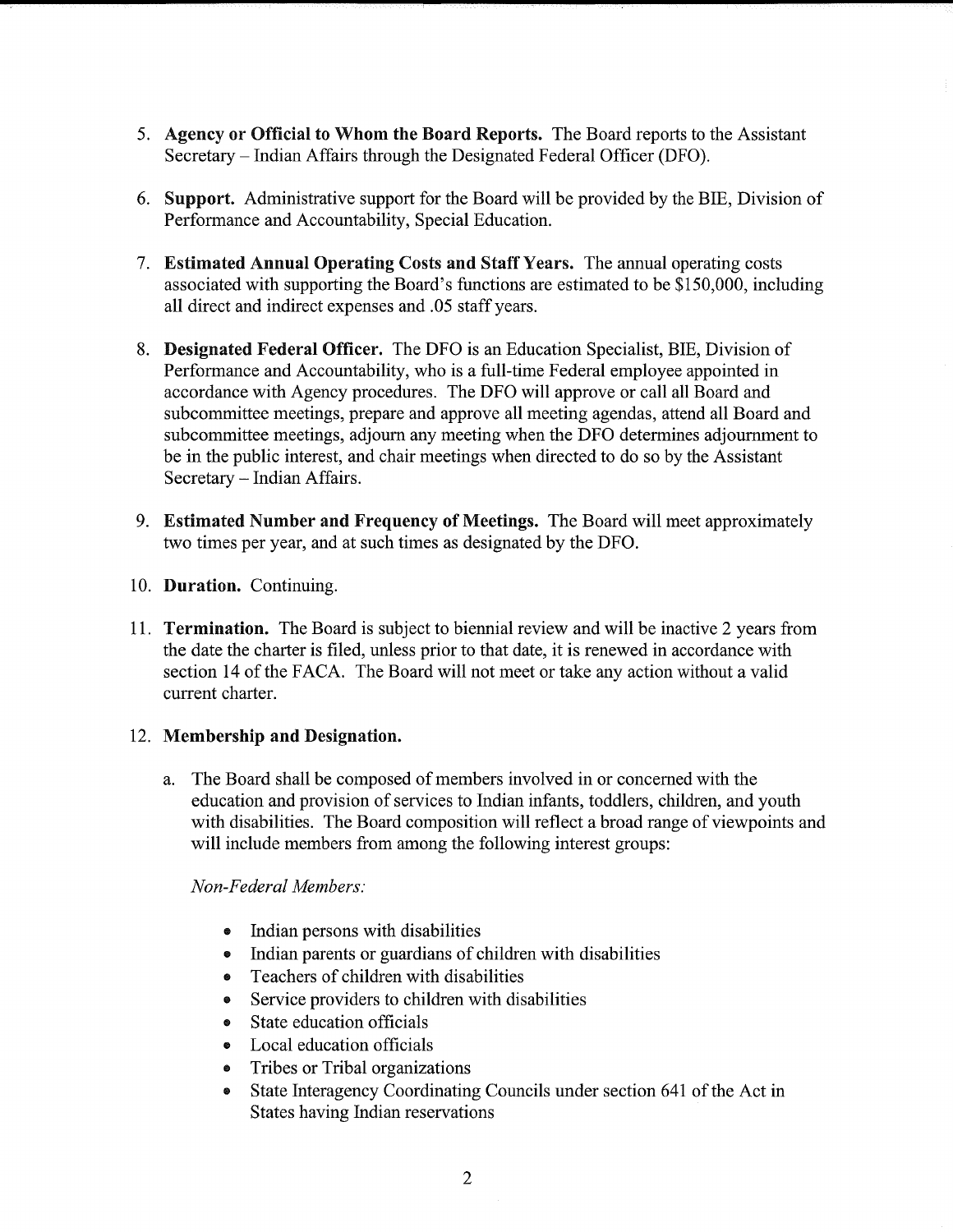### *Federal Members:*

- BIA and BIE employees
- b. Members serve at the discretion of the Secretary and are appointed on a staggered term basis for terms not to exceed 3 years. A vacancy on the Board is filled in the same manner in which the original appointment was made.
- c. The Secretary, in consultation with the Assistant Secretary- Indian Affairs, designates one member of the Board to serve as chairperson.
- d. Non-Federal members of the Board serve without compensation. However, while away from their homes or regular places of business, non-Federal members engaged in Board or subcommittee business approved by the DFO may be allowed travel expenses, including per diem in lieu of subsistence, in the same manner as persons employed intermittently in Government service under 5 U.S.C. § 5703.

#### 13. **Ethics Responsibility.**

- a. **Federal Employees.** Federal members who are appointed to the Board in their official capacity as Federal employees are subject to applicable ethics statutes and regulations, to include applicable exceptions and exemptions.
- b. **Non-Federal Employees.** Non-Federal members of the Board and subcommittee appointed as representatives are not subject to Federal ethics statues and regulations. However, no non-Federal Board or subcommittee members will participate in any Board or subcommittee deliberations or votes relating to a specific party matter before the Department or its bureaus and offices including a lease, license, permit, contract, grant, claim, agreement, or litigation, in which the member or the entity the member represents has a direct financial interest.
- **c. Special Government Employee Members.** Members of the Board appointed as special Government employees (SGEs) are subject to applicable Federal ethics statutes and regulations, to include applicable exceptions and exemptions. Additionally, SGE members are required, prior to appointment and annually thereafter, to file a Confidential Financial Disclosure Report. SGE members are also required to receive initial ethics training prior to performing any Board duties and to receive annual ethics thereafter. The Department of the Interior will provide materials to those members serving as special Government employees, explaining their ethical obligations.
- 14. **Subcommittees.** Subject to the DFO's approval, subcommittees can be formed for the purposes of compiling information or conducting research. However, such subcommittees must act only under the direction of the DFO and must report their